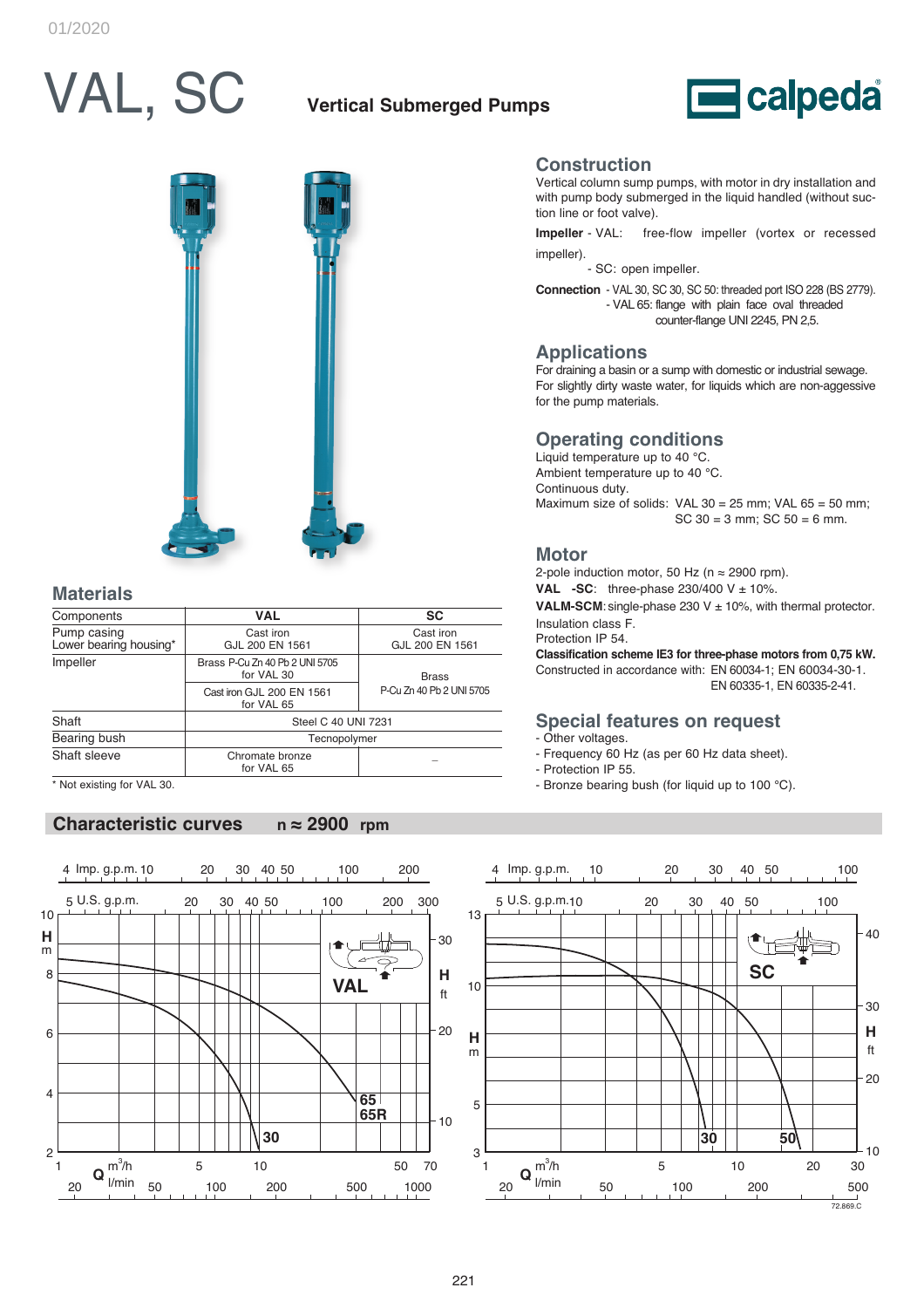



# **Performance n ≈ 2900 rpm**

|                                                                                        |                |     |                  |      |      |                |                     |                | Q                                                                                                                                 |   |     |               |     |    |                                              |   |                         |                |                               |                |   |           |    |           |                |     |     |           |           |
|----------------------------------------------------------------------------------------|----------------|-----|------------------|------|------|----------------|---------------------|----------------|-----------------------------------------------------------------------------------------------------------------------------------|---|-----|---------------|-----|----|----------------------------------------------|---|-------------------------|----------------|-------------------------------|----------------|---|-----------|----|-----------|----------------|-----|-----|-----------|-----------|
| $3 \sim$                                                                               | 230V 400V      |     |                  | 1 ~  | 230V | P <sub>1</sub> |                     | P <sub>2</sub> | $m^3/h$                                                                                                                           | 3 | 3.5 | 4             | 4.5 | 5  | 5,5                                          | 6 | 6,5                     | $\overline{7}$ | 7.5                           | 8              | 9 | 10        | 12 | 14        | 16             | 18  | 20  | 25        | 30        |
|                                                                                        | $\overline{A}$ | A   |                  |      | A    | kW             |                     |                | kW   HP   I/min   50  58,3 66,6  75  83,3 91,6  100   108   116   125   133   150   166   200   233   266   300   333   416   500 |   |     |               |     |    |                                              |   |                         |                |                               |                |   |           |    |           |                |     |     |           |           |
| <b>VAL 30/A</b>                                                                        | 2.3            | 1.3 | <b>VALM 30/A</b> |      |      |                | $3,6$ 0.63 0.45 0.6 |                |                                                                                                                                   |   | 6.7 | 6,5           | 6,2 |    | $5.9$ 5.6 5.3                                |   | 5                       |                | $4,7$   $4,3$                 | $\overline{4}$ | 3 | 2         |    |           |                |     |     |           |           |
| <b>VAL 65/A</b>                                                                        | 7.5            | 4.3 |                  |      |      |                | 1,5                 | 2              |                                                                                                                                   |   |     |               |     |    |                                              |   |                         |                |                               |                |   | $7,1$ 6.9 |    | $6.6$ 6.3 | 6              | 5,6 | 5,3 | $4.5$ 3.7 |           |
| <b>VAL 65-R/B</b>                                                                      | $ 9,15 $ 5.3   |     |                  |      |      |                | 2,2                 | 3              | н<br>m                                                                                                                            |   |     |               |     |    |                                              |   |                         |                |                               |                |   | $7,1$ 6.9 |    | $6.6$ 6.3 | 6              | 5,6 | 5,3 |           | $4,5$ 3.7 |
| SC 30/A                                                                                | 2.3            | 1.3 | <b>SCM 30/A</b>  |      |      |                | 2,8 0,47 0,37 0,5   |                |                                                                                                                                   |   |     | 10,6 10,2 9,6 |     | -9 |                                              |   | $8.3$   7.4   6.5   5.4 |                |                               |                |   |           |    |           |                |     |     |           |           |
| <b>SC 50/A</b>                                                                         | 2,3            | 1.3 | <b>SCM</b>       | 50/A |      |                | $3.6$ 0.69 0.45 0.6 |                |                                                                                                                                   |   |     |               |     |    | 10,3 10,2 10,1                               |   | 10                      |                | $9,9$   $9,8$   $9,7$   $9,4$ |                |   | 9         | 8  | 6,7       | 5 <sup>5</sup> | 3   |     |           |           |
| P1 Max. power input.<br>H Total head in m.<br>P <sub>2</sub> Rated motor power output. |                |     |                  |      |      |                |                     |                |                                                                                                                                   |   |     |               |     |    | Tolerances according to UNI EN ISO 9906:2012 |   |                         |                |                               |                |   |           |    |           |                |     |     |           |           |

# **Dimensions and weights**







|  |  |  |  | 1) Float switch (on demand) |
|--|--|--|--|-----------------------------|
|--|--|--|--|-----------------------------|

**VAL 65 VAL 65-R**

| <b>TYPE</b>     | DN                  | mm   |     |     |           |     |         |       |     |           |             |      |
|-----------------|---------------------|------|-----|-----|-----------|-----|---------|-------|-----|-----------|-------------|------|
|                 | <b>ISO 228</b>      | fM   | M   | h2  | <b>AD</b> | a   | $L$ min | L max |     | $\vert$ 1 | $ 2\rangle$ | kg   |
| VAL 30/750/A    | $G1^{1/4}$          | 1025 | 200 | 82  | 111       | 120 | 150     | 750   |     | 90        | 148         | 17,8 |
| VAL 30/1000/A   |                     | 1275 |     |     |           |     |         | 1000  | 180 |           |             | 19,5 |
| VAL 65/1000/A   | G 2 <sup>1</sup> /2 | 1245 | 235 | 140 | 135       | 140 | 250     | 950   | 175 | 88        | 195         | 40   |
| VAL 65/1500/A   |                     | 1745 |     |     |           |     |         | 1450  |     |           |             | 48   |
| VAL 65/2000/A   |                     | 2245 |     |     |           |     |         | 1950  |     |           |             | 56   |
| VAL 65/2500/A   |                     | 2745 |     |     |           |     |         | 2450  |     |           |             | 64   |
| VAL 65/1000-R/B | G 2 <sup>1</sup> /2 | 1285 | 275 | 140 | 135       | 140 |         | 950   | 175 | 88        | 195         | 43   |
| VAL 65/1500-R/B |                     | 1785 |     |     |           |     | 250     | 1450  |     |           |             | 51   |
| VAL 65/2000-R/B |                     | 2285 |     |     |           |     |         | 1950  |     |           |             | 59   |
| VAL 65/2500-R/B |                     | 2785 |     |     |           |     |         | 2450  |     |           |             | 67   |
| SC 30/500/A     |                     | 765  |     | 105 | 111       | 100 | 200     | 455   | 132 |           | 127         | 17,4 |
| 30/750/A<br>SC  | $G1^{1/4}$          | 1015 | 200 |     |           |     |         | 705   |     | 65        |             | 19,6 |
| SC<br>30/1000/A |                     | 1265 |     |     |           |     |         | 955   |     |           |             | 21,8 |
| SC<br>30/1250/A |                     | 1515 |     |     |           |     |         | 1205  |     |           |             | 24   |
| SC<br>50/500/A  | G <sub>2</sub>      | 780  |     | 120 |           |     |         | 470   | 173 |           |             | 18,5 |
| 50/750/A<br>SC  |                     | 1030 | 200 |     | 111       | 120 | 215     | 720   |     | 86        | 157         | 20,7 |
| 50/1000/A<br>SC |                     | 1280 |     |     |           |     |         | 970   |     |           |             | 22,9 |
| SC<br>50/1250/A |                     | 1530 |     |     |           |     |         | 1220  |     |           |             | 25,1 |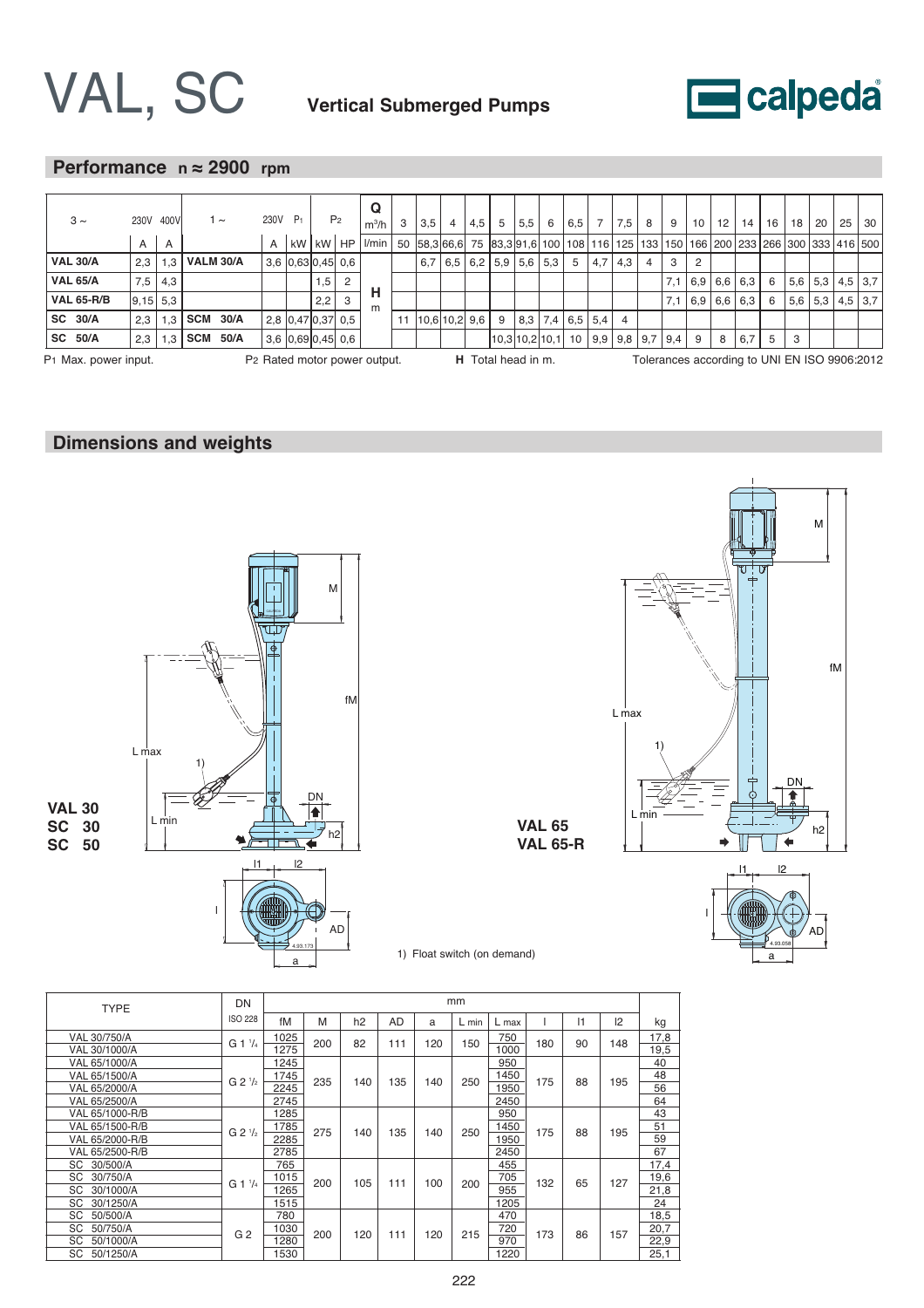

## **Characteristic curves n ≈ 2900 rpm**